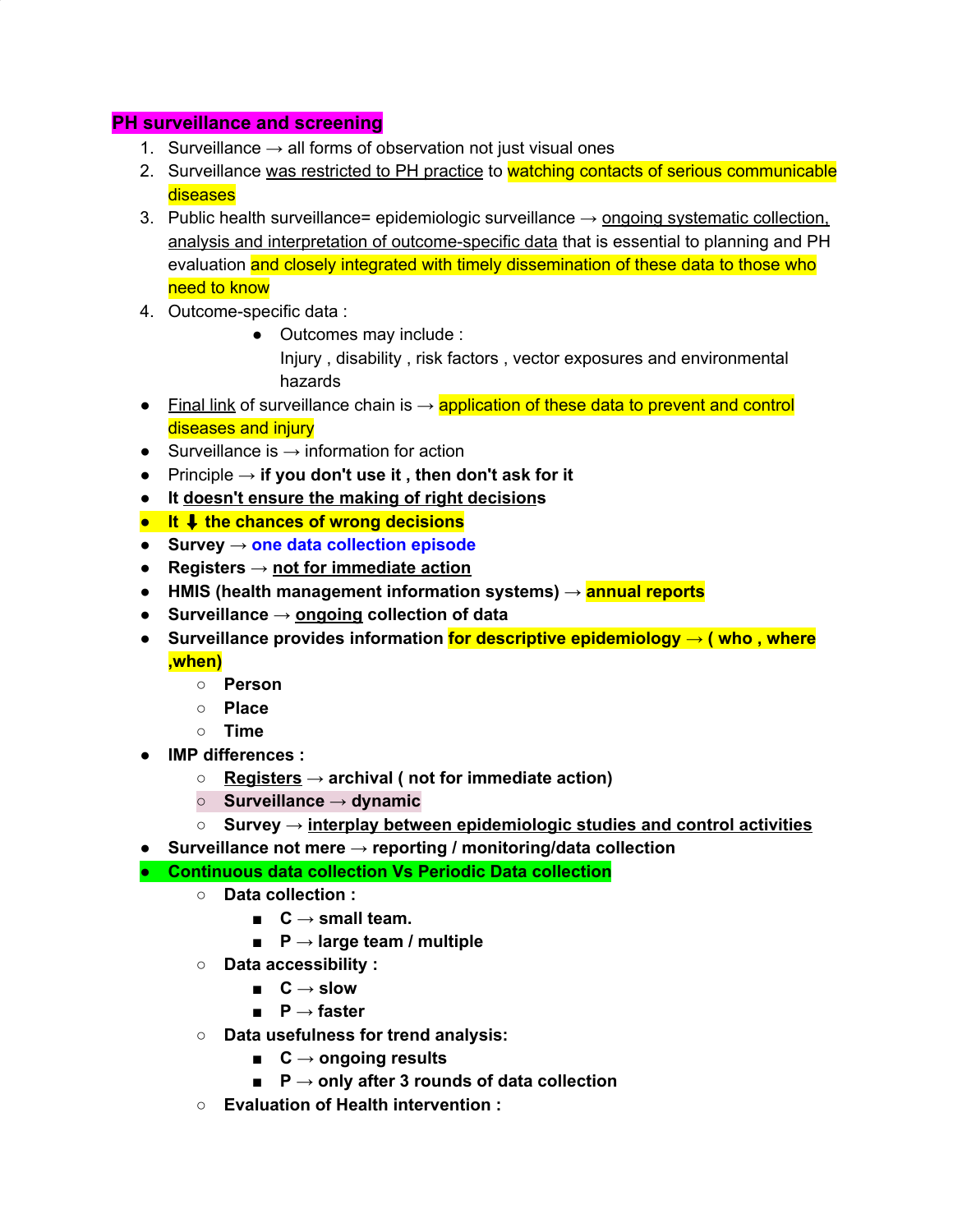- **■ C → Continues**
- **■ P → timing of collection not linked to intervention**
- **○ Budget :**
	- **■ C → line item in health budget**
	- **■ P → one-off investment at each cycle.**
- **● Health care isn't limited to medical care**
- **● Health care surveillance part of PH surveillance**
- **● Population of both Health care surveillance and public health surveillance differs :**
	- **○ PH → defined geographically**
	- **○ Health care → recipients of services / catchment population**
- Goals and uses :
	- Detect outbreaks or epidemics
	- Estimates magnitude of morbidity and mortality
	- Facilitate planning
	- Stimulate epidemiologic research
- Objectives :
	- Early detection of outbreaks
	- Understanding risk factors
	- Estimates future disease impact
- Sources of data :
	- Vital records
	- Surveys
	- Environmental monitoring systems
	- Animal health data
- Types :
	- **Active** → Health department solicits reports
	- **Passive** → reports are initiated by source for data (known as **routine surveillance** )
	- **Sentinel** → **for a specified health event in only sample of the population at risk**
- **Surveillance of disease**→ **continuous scrutiny**(التدقیق('in **all aspects** of occurrence and spread of the disease
- **Surveillance of person** → Continues **scrutiny of disease contacts , high risk groups**
- **● Levels of surveillance :**
	- **○ National**
		- **■ Periphery**
		- **■ Intermediate**
		- **■ Central**
	- **○ International**
- **● Reportable diseases :**
	- **○ Vary from county to.another**
	- **○ Changes over time**
- **● Adding one single disease to the list cost :**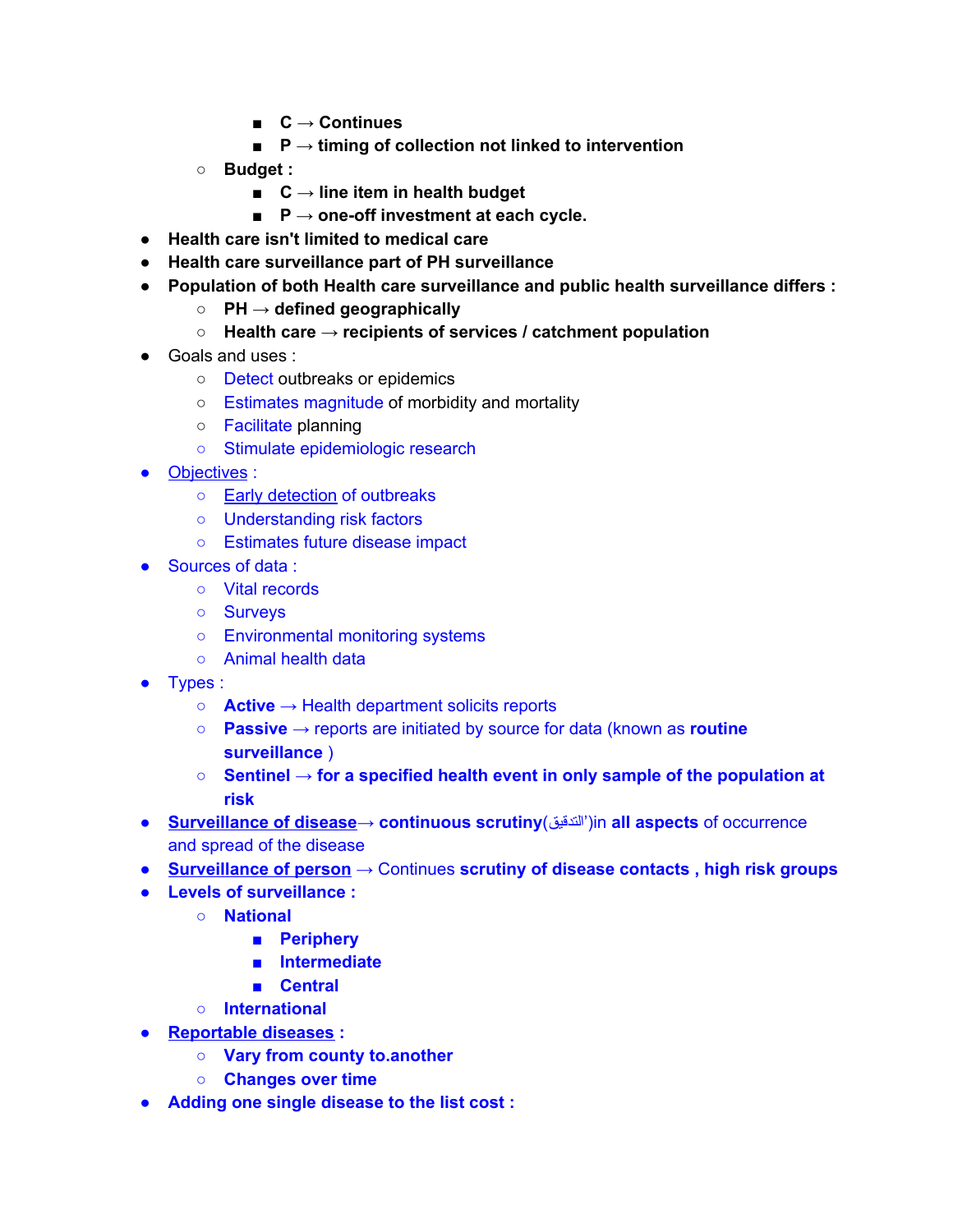- **○ Money**
- **○ Time**
- **○ Avoidable confusions**
- **● Report only confirmed cases**
- **● Frequency of reporting:**
	- **○ Weekly**
	- **○ Monthly → less sensitive**
	- **○ Quarterly → at national level**
	- **○ Daily → required during emergencies and disasters .**
- **● National notifiable disease surveillance :**
	- Reporting mandated by : state law / regulation
- **● Diseases require monthly reporting :**
	- **○ DM**
	- **○ Malnutrition among children <5y**
	- **○ Injuries**
	- **○ Malaria**
	- **○ Epilepsy**
	- **○ Hypertension**
- **● Objectives of secondary prevention :** ⬇ **consequence of disease by screening asymptomatic patients //can't** ⬇ **disease incidence**
- **● Screening : testing of apparently healthy populations to identify previously undiagnosed diseases**
- **● Screening :**
	- **○ Prescriptive → early detection of disease**
		- **■ Screening of Cervical ca, breast ca, hypertension**
	- **○ Prospective → protect community from a disease**
		- **■ Screening the blood units for HIV**
- **● Screening program → comprehensive disease control activity ( unrecognized disease/ unrecognized risk factor)**
- **● Screening test → specific technology used for identifying ppl with unrecognized disease or unrecognized risk factor for disease**
- **● Approaches :**
	- **○ Population level screening**
		- **■ Mammography screening( women +40)**
	- **○ Individual level screening (case finding)**
		- **■ BP screening**
		- **■ Focus is on identifying existing disease in a patients who don't know they have it**
- **● Not all diseases are suitable for screening**
- **●** Iceberg phenomenon of disease**( symptomatic → seen / asymptomatic → hidden )**
- **● Screening vs Case finding**
	- **○ Screening :**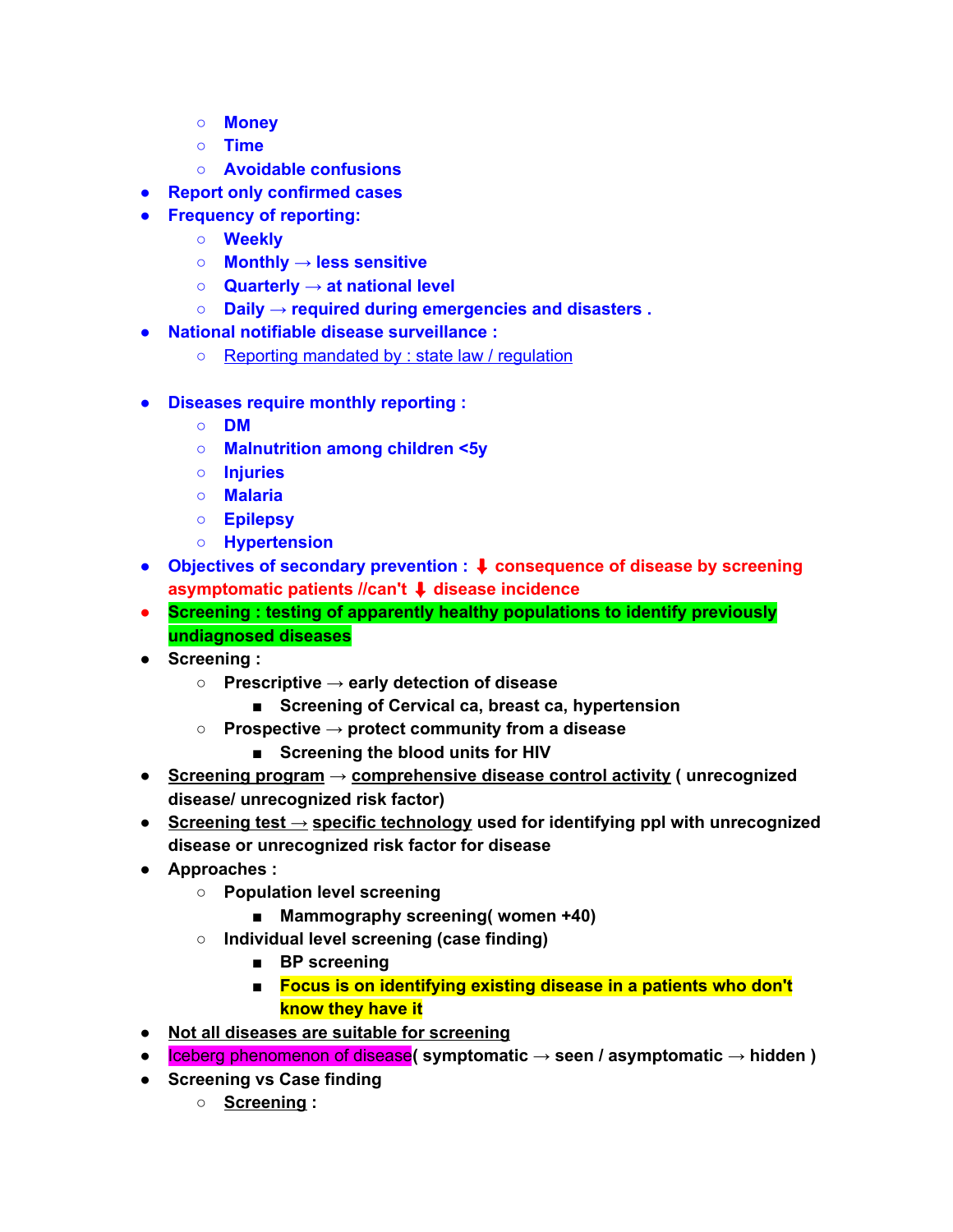- **■ Test for disease in patients of average or low risk / asymptomatic population**
- **■ Form of primary prevention**
- **■ No diagnostic intent**
- **○ Case finding :**
	- **■ Test for disease in patients relatively at high risk**
	- **■ Form of secondary prevention**
	- **■ Diagnostic intent**
- **● Requirements of tests uses for screening:**
	- **○ Valid → accurate (measure correctly).**
	- **○ Reliable → precise , give consistent results**
	- **○ Yield → give enough number of cases**
	- **○ Practical → easily administered , acceptable, give fairly quick results**
	- **○ Efficient → amount of inputs should result in reasonable amount of outputs**
- **● Principles of screening :**
	- **○ Choice of disease**
	- **○ Nature of screening test**
	- **○ Availability of a treatment**
	- **○ Relative costs of screening**
- **● Types of screening :**
	- **○ Mass screening**
		- **■ Screening of the whole population or sub group**
	- **○ High risk / selective screening**
		- **■ Most effective → applied selectively to high risk group**
	- **○ Multiphasic screening**
		- **■ Application of two or more screening tests in combination to large # of people at one time**
		- **■ Procedure :**
			- **● Health questionnaire**
			- **● Clinical examination**
- **● Ethics of medical care :**
	- **○ Basic ethical principles:**
		- **■ Autonomy**
		- **■ Non maleficence**
		- **■ Beneficence**
		- **■ Justice**
- **● Screening test gives us info about whether the diary is likely to be present**
- **● Examples :**
	- **○ Pap smear**
	- **○ BP and Cholesterol assessment**
	- **○ Pregnancy test used by women in home**
- **● When to screen ? When having opportunity to reduce cost and risk**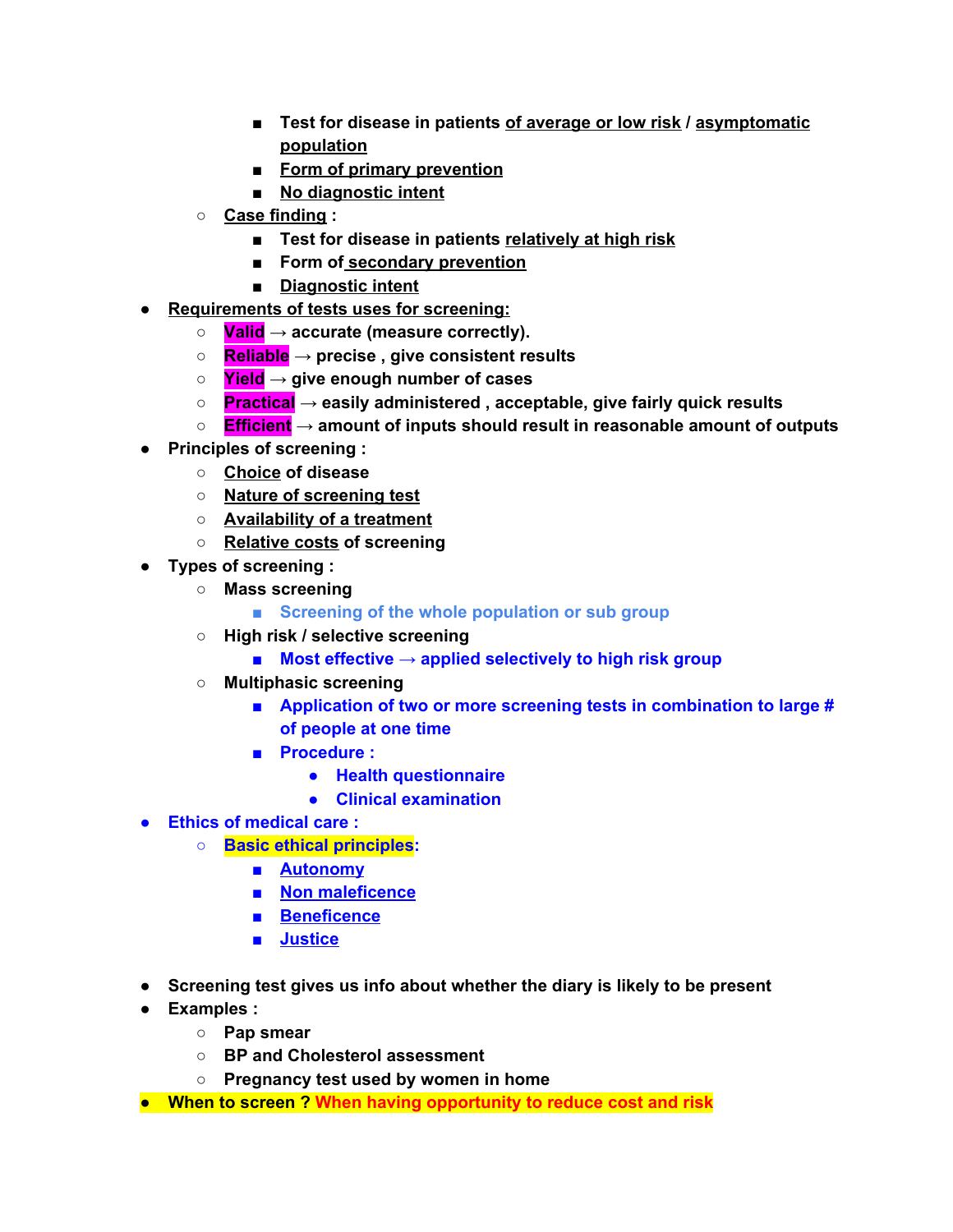- **● Screening of health indicators that affect population principally not for rare diseases**
- **● There should be sufficient time between biological onset of.disease and appearance of symptoms .**
- **● There should be available treatment for the disease**
- **● Screening tests should be cheaper and less invasive than best available diagnostic tool**
- **● Diagnostic and screening tests :**
	- **○ Validity = accuracy → likelihood that a test result will be correct**
		- **■ Components :**
			- **● Sensitivity**
			- **● Specificity**
	- **○ Precision = repeatability = reliability → repeated measures must give same results**
- **● Ideal test :**
	- **○ High validity**
	- **○ High precision**
- **● Organization→ act of directing people towards accomplishing a goal ( management and coordination)**
- **● Administration** ✔
- **● Policy →.set of ideas or plans used as basis for making decisions**
- **● Health policy: public policies or authoritative decisions**
- **● Health policies affect : groups , classes of individuals ,.Organization**
- **● Public policy Vs private policy**
	- **○ Public policies :**
		- **■ Established by federal , state and local levels of government**
		- **■ Authoritative decisions made by judicial branches of government**
	- **○ Private policies :**
		- **■ Established by private organizations**
- **● Health policies :**
	- **○ Principles that characterize distribution of resources,services , political influences that impact on the health of population**
- **● Components of policy cycle :**
	- **○ Issue rising.**
	- **○ Policy design**
	- **○ Public support buoy**
	- **○ Legislative decision making+** *policy support*
	- **○ Legislative decision making+ policy implementation**
- **● Forms of health policies :**
	- **○ Laws**
	- **○ Rules**
	- **○ Operational decisions**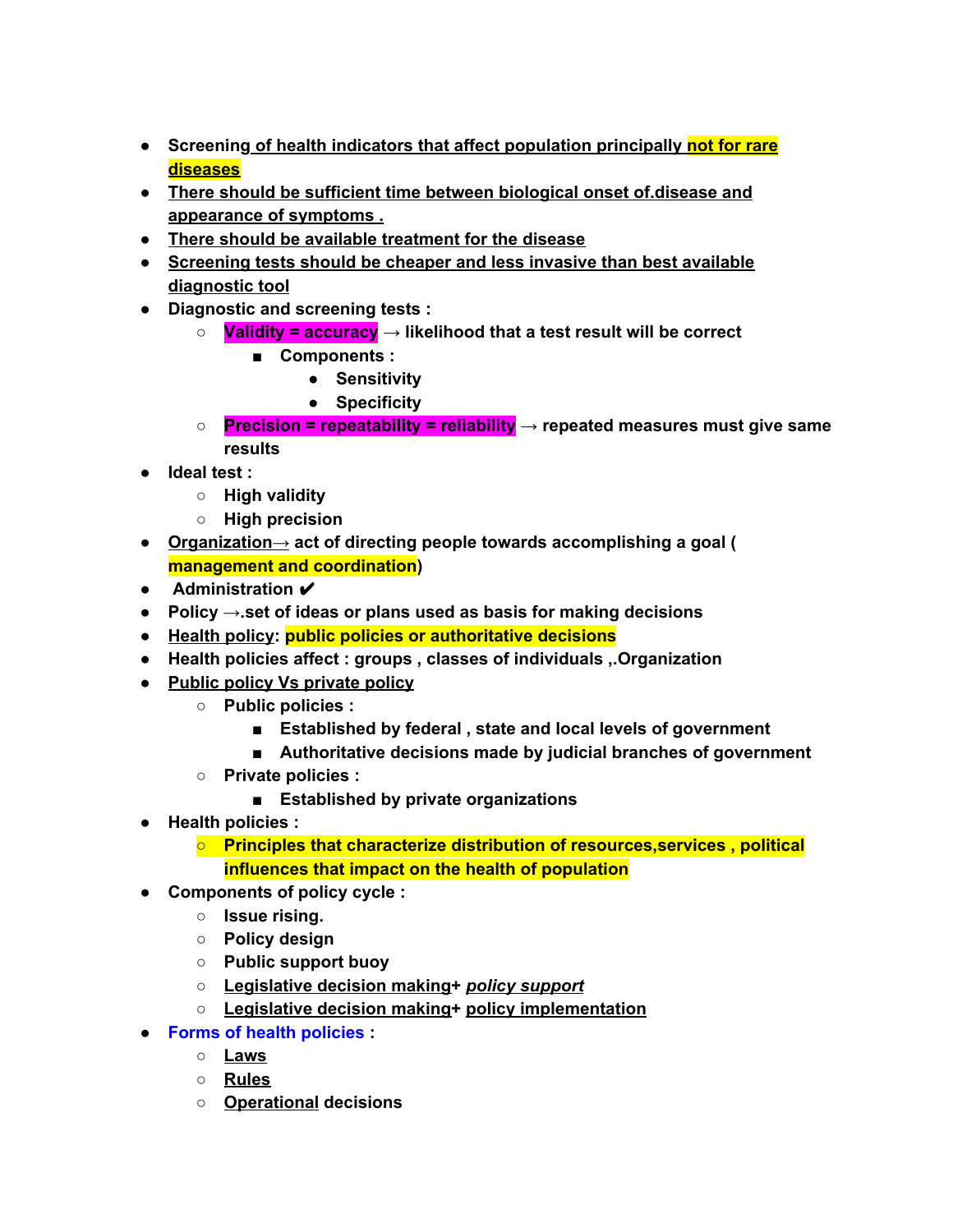- **○ Judicial decisions**
- **○ Macro policies**
- **● Public health concerns with health problems with national boundaries**
- **● Individual health << family health <<community health**
- **● Quality → carrying out interventions according to pre established standards and procedures .**
- **● Dimensions of quality :**
	- **○ Safety , continuity , efficiency, effectiveness, amenities , access to survive , technical competence, interpersonal relations**
- **● Components of high quality health care :**
	- **○ Safe , effective , patient centered , timely , efficient, equitable .**
- **● Health care system → designed to meet health care needs of target populations**
- **● Goals of health care system :**
	- **○ Good health**
	- **○ Responsiveness**
	- **○ Fair financial contribution**
	- **○ Efficient**
- **● Elements of health care system ( teaching and research activities , PH services , personal health care activities )**
- **● Health care delivery system**
	- **○ 3 major components:**
		- **■ Facilities**
		- **■ Practitioners**
		- **■ Entities → provides financial and regulatory functions for the facilities and practitioners**
- **● Health care levels :**
	- **○ Primary → community level**
	- **○ Secondary → at PHC**
	- **○ Tertiary → at hospitals**
- **● Health system in Jordan :**
	- **○ Stable political system→ identify and allocate responsibilities between private and public sectors**
	- **○ Government is responsible for →**
		- **■ Supervising**
		- **■ Monitoring**
		- **■ Enacting laws**
	- **○ Consists of :**
		- **■ Service providers**
		- **■ Councils and institutions working on development of health policy**
	- **○ Public sector**
	- **○ Private sector**